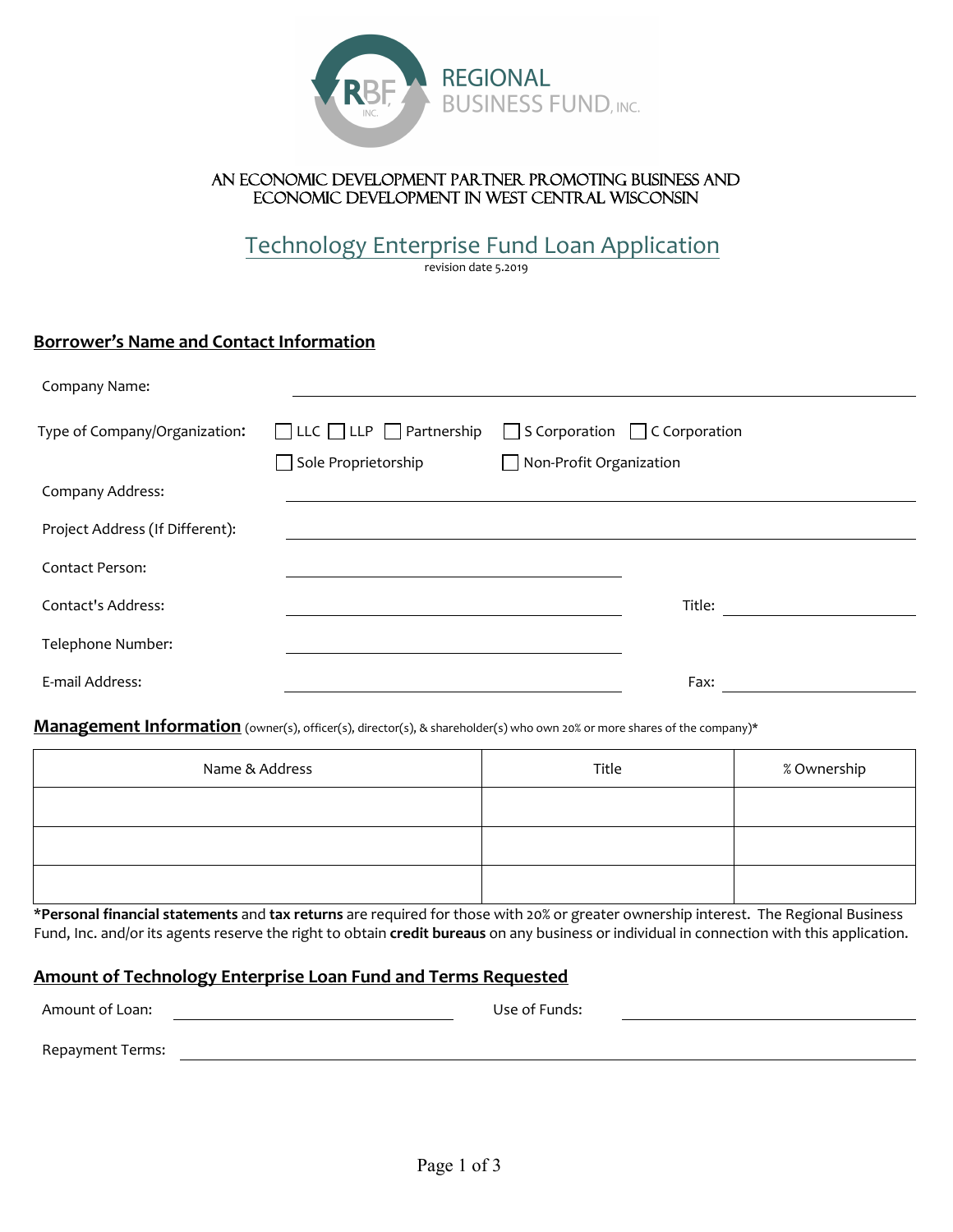# **Anticipated Uses and Sources of All Project Funds**

Sources include the loan you are requesting from the RBF, Inc. plus any other financing that will go into the project, including but not limited to bank financing and owner cash. Uses include equipment purchases, working capital, construction costs, etc. The total sources must equal the total uses.

| Source(s) | Amount (\$) | Use(s) | Amount (\$) |
|-----------|-------------|--------|-------------|
|           |             |        |             |
|           |             |        |             |
|           |             |        |             |
|           |             |        |             |
| Total:    |             | Total: |             |

## **Projected Full‐Time Employment**

| <b>Existing Full-Time Positions</b> |                                        |                  | <b>Full-Time Positions Created</b> |                   |                   |                             |
|-------------------------------------|----------------------------------------|------------------|------------------------------------|-------------------|-------------------|-----------------------------|
|                                     |                                        |                  |                                    | Year One          | Year Two          |                             |
| Avg. Hourly Wage                    | Number of<br><b>Existing Positions</b> | Position / Title | Avg.<br>Starting<br>Hourly<br>Wage | Number<br>Created | Number<br>Created | <b>Total Number Created</b> |
|                                     |                                        |                  |                                    |                   |                   | 0                           |
|                                     |                                        |                  |                                    |                   |                   | 0                           |
|                                     |                                        |                  |                                    |                   |                   | 0                           |
|                                     |                                        |                  |                                    |                   |                   | 0                           |

# **Please Answer the Following Questions: (**Check box that applies**)**

|                                                                                                                                                                                                                                                                               | <b>YES</b> | <b>NO</b> |
|-------------------------------------------------------------------------------------------------------------------------------------------------------------------------------------------------------------------------------------------------------------------------------|------------|-----------|
| Has the company, any officer, subsidiary or affiliate of your company been involved in any bankruptcy or<br>insolvency proceedings in the last 36 months? If yes, please provide the details as a separate exhibit.                                                           |            |           |
| Has the company, any officer, subsidiary or affiliate of your company been involved in any<br>lawsuits in the last 36 months? If yes, please provide the details as a separate exhibit.                                                                                       |            |           |
| Does the company, any officer, subsidiary or affiliate have any outstanding tax liens?                                                                                                                                                                                        |            |           |
| Does the company, owner(s), or member of Management Team have a controlling interest<br>in other businesses? If yes, please provide their names and relationship with your company along with a<br>current balance sheet and income statement for each as a separate exhibit. |            |           |
| Does your company buy from, sell to, or use the services of any concern in which owner(s),<br>shareholder(s) or member(s) of the management team have a significant financial interest?<br>If yes, please provide the details as a separate exhibit.                          |            |           |
| Are any of the individuals listed under "Management" on parole or probation, or have been convicted of<br>a crime? If yes, please provide the details as a separate exhibit.                                                                                                  |            |           |